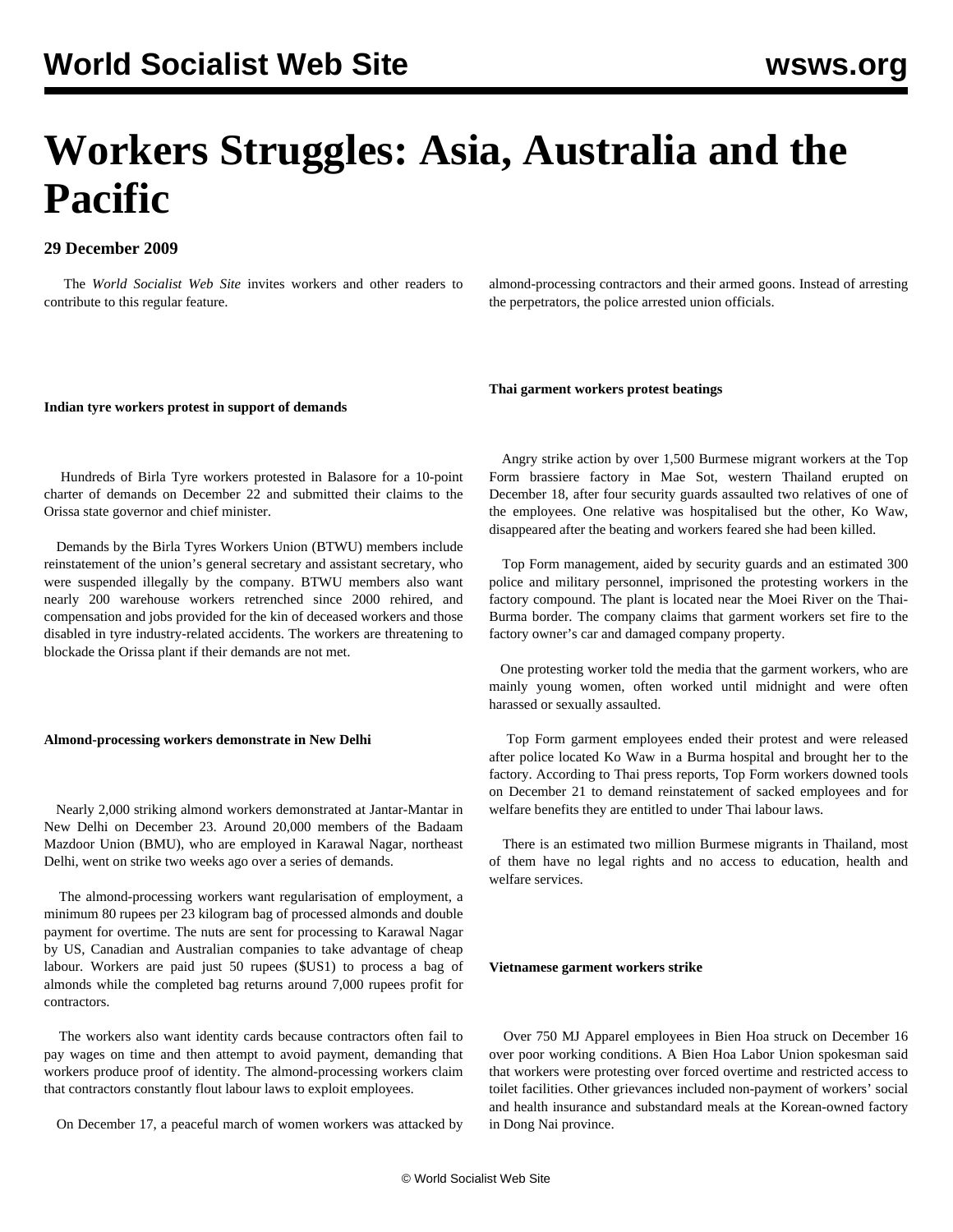## **Miners strike over work agreement**

 About 300 mineworkers at Xstrata's Tahmoor coal mine in the NSW southern coal fields walked off the job for 24 hours on December 21 for a new workplace agreement. It is the second work stoppage this month. The Construction, Forestry, Mining and Energy Union (CFMEU) has been in continuous negotiations with Xstrata for 15 months, with workers rejecting two draft agreements.

 Xstrata has been restructuring its Tahmoor operation, axing 158 jobs at the mine in September, and now wants increased workplace flexibility in the workplace agreement. This, it claims, is necessary for "the continued operation and viability of the mine."

#### **Maritime union calls early end to WA strike**

 Maritime Union of Australia (MUA) officials in Western Australia called off a four-day strike by 200 members after two days on December 20 to resume talks with Total Marine Services. The company is contracted to provide staff, equipment and transport support for Woodside Petroleum on the \$13 billion Pluto Gas project in the Pilbara.

 The walkout was part of an industrial campaign against ship owners servicing off-shore oil projects. The union wants a 30 percent pay rise over three years and a training allowance of up to \$300 per day to bring maritime employees into line with construction workers on the projects.

 Limited industrial action by the MUA began in November when seafarers at Farstad Shipping, which operates 20 vessels in Bass Straight and off the Western Australian coast, struck for four days. MUA members rejected a 20 percent pay rise offer from the Australian Shipowners Association.

#### **Casino workers vote for industrial action**

 Star City casino employees in Sydney voted last week to take industrial action after overwhelmingly rejecting a 7.5 percent pay rise over three years with no back pay. The latest offer is just 0.5 percent better than one made to employees in July.

 A Liquor, Hospitality and Miscellaneous Workers Union spokesman said management had refused to consider further increasing the offer and that workers were taking action as "a last resort". The form of industrial action is yet to be decided.

One Star City worker said the pay deal was "substandard" and that

employees were "going backwards". She said casino employees wanted an offer that "improves their standard of living". The casino increased its last quarter revenue by 11.6 percent.

#### **Tasmanian paper mill workers locked out**

 CFMEU members were locked out of the Paperlinx-Tas Papers mill in Burnie on December 23, after a series of stop-work meetings over proposed job losses. The next day management claimed that it had an agreement with the union and the factory would re-open on December 27.

 Paperlinx-Tas Papers plans to axe 252 jobs at its Wesley Vale mill by March next year and eliminate 170 jobs when it sells its Burnie operations. The CFMEU campaign is not centred on saving jobs but for redundancy entitlements for the Burnie workers. The company has already guaranteed severance pay for the Wesley Vale employees.

#### **Nyrstar in Tasmania provokes walkout**

 Five CFMEU members at Hobart's Nyrstar zinc smelter walked off the job on December 24 after the company said they would not be paid if they maintained work bans over a pay dispute.

 CFMEU organiser Marshall Reeves said the current enterprise agreement at the smelter expired three years ago. Twenty-six meetings between the company and the union had failed to produce a new agreement. Reeves said the company wanted performance-based pay, which has already been rejected by union members. Workers are seeking a three-year deal with automatic pay increases for all.

#### **Victorian pathology lab ordered to end lockout**

 Fair Work Australia last week ordered Dorevitch Pathology to end a lockout at its Ballarat laboratory in Victoria and negotiate with the Medical Scientists Association (MSA) for a new work agreement. Pathology services throughout Victoria have been severely affected since mid-December after the company locked out 25 scientists.

 Scientists and laboratory staff have been taking limited industrial action since September, calling for a 17 percent pay rise in line with colleagues in similar services. Their enterprise bargaining agreement expired in mid-2007. An MSA spokesman said Dorevitch's pay offer was below market rates and that scientists would fall further behind when public sector agreements were renegotiated in 2011 and 2012.